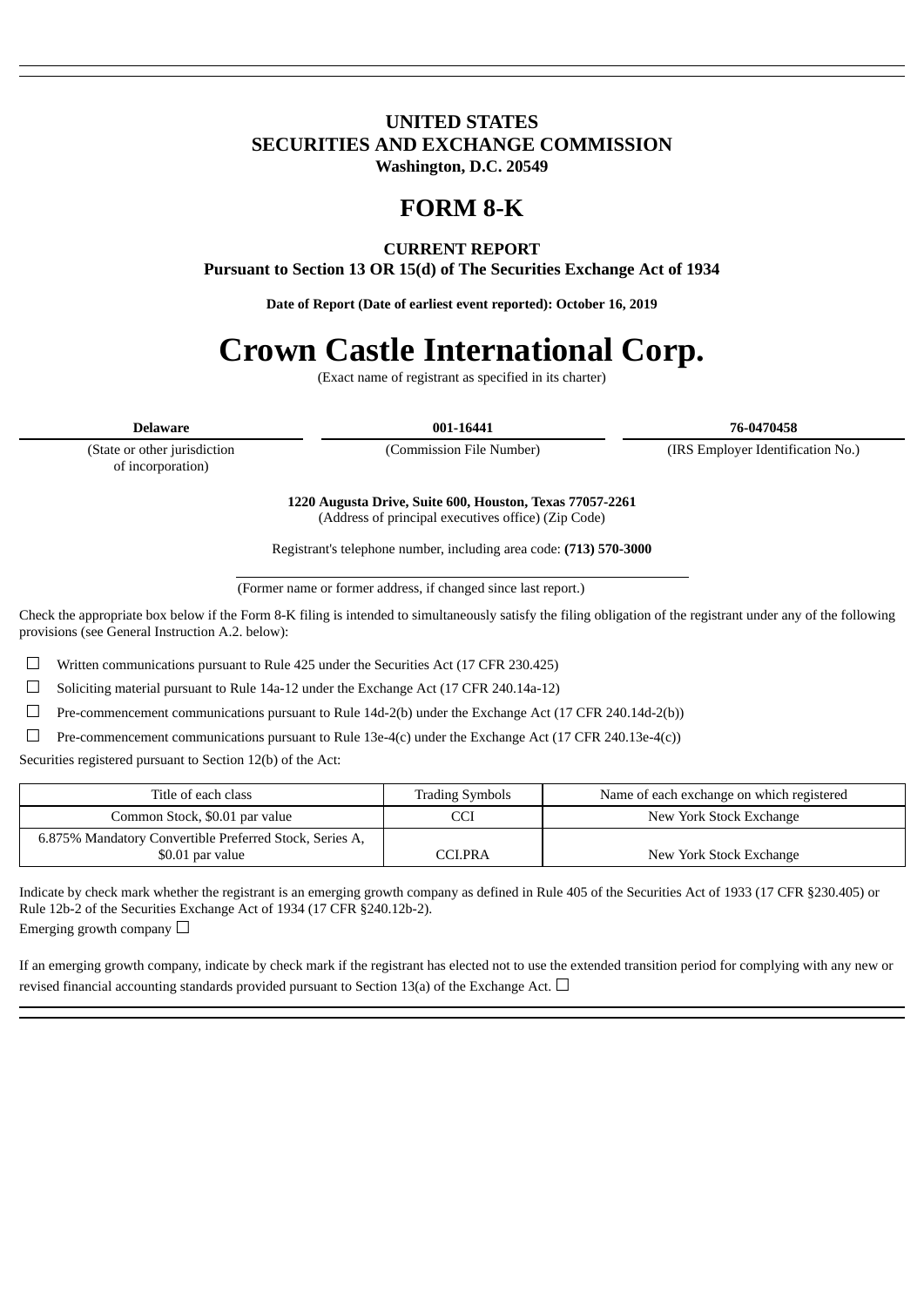#### **ITEM 7.01 - REGULATION FD DISCLOSURE**

In September 2019, Crown Castle International Corp. ("Company") received a subpoena from the Securities and Exchange Commission ("SEC") requesting certain documents from 2015 through the present, primarily related to the Company's long-standing capitalization and expense policies for tenant upgrades and installations in its services business. Prior to receiving this subpoena, the Company previously provided information to the SEC related to certain services-related transactions. The Company is cooperating fully with the SEC's investigation.